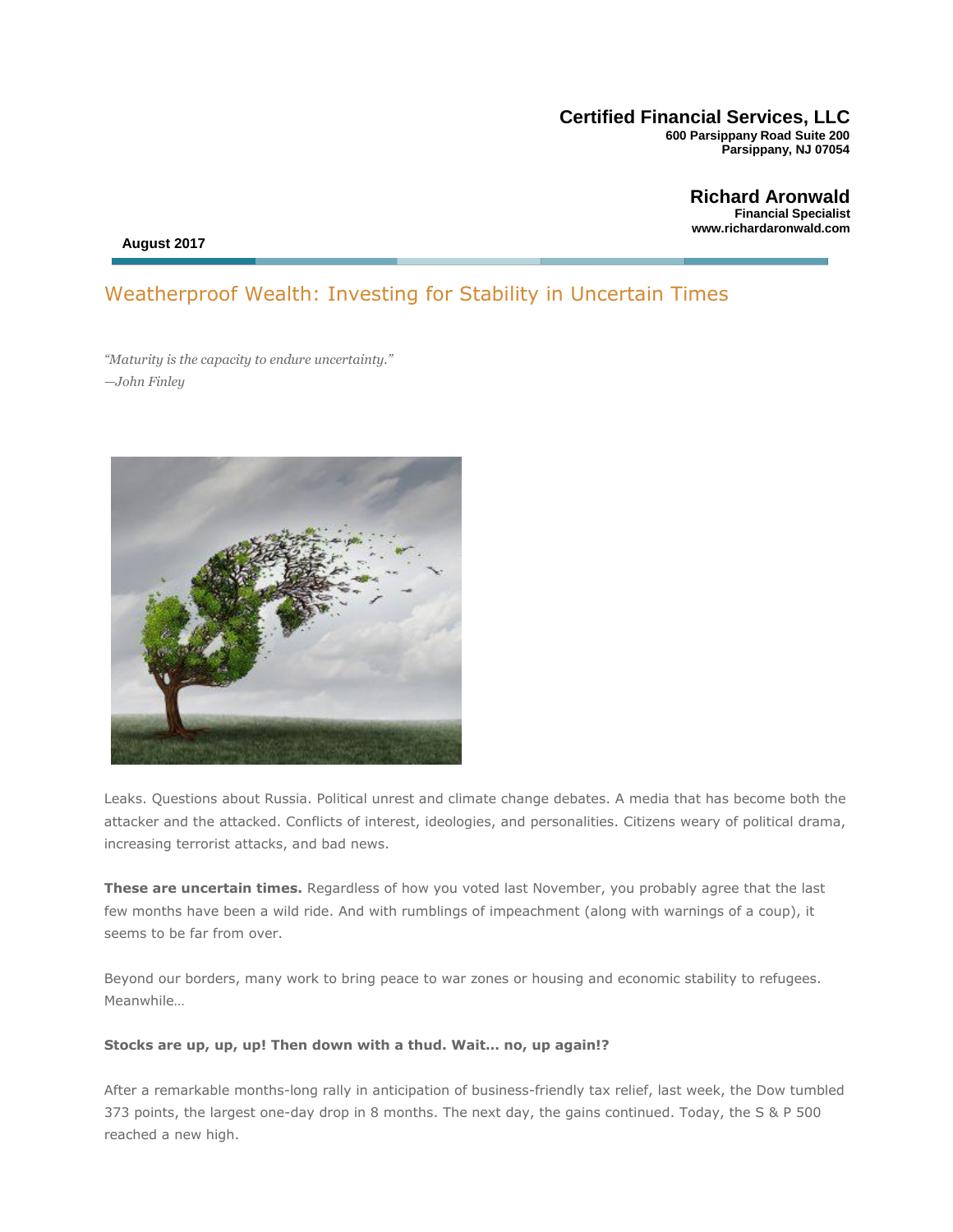What will happen next? An internet search for "economic predictions 2017" will bring you forecasts from notable analysts and fund managers predicting:

- a currency crisis and a worldwide economic collapse *(or perhaps... just continued stagnant growth* of *GDP)*
- Gold and silver could skyrocket *(or maybe... precious metals will lose value in further corrections)*
- The stock market will crash with losses exceeding 50%... *(unless it gains an additional 10% before the year closes).*



The guessing game has become absurd! And the prediction is this: If you follow typical financial advice, sooner or later, you'll get caught in a financial storm.

Since no one can accurately predict the economic weather, doesn't it make sense to weatherproof your wealth? And consider this…

**Do you** *really* **want your money at the mercy of a market that responds almost instantly, for better or worse, to the constant parade of ever-alarming news?**

Probably not.

So what's an investor to do? How do you position yourself for a financial storm *or perhaps… sunny skies?* Start by practicing these 9 strategies to prosper in *any* economic weather.

# **9 Keys to Weatherproof Your Wealth 1. Always live beneath your means.**

It's personal finance 101, but it bears repeating. Americans have trended towards saving less and less over the last four decades, measured as a percentage of income. The low savings rate produces multiple problems, such as a lack of meaningful emergency funds, which can lead to debt, bankruptcies, and poor choices.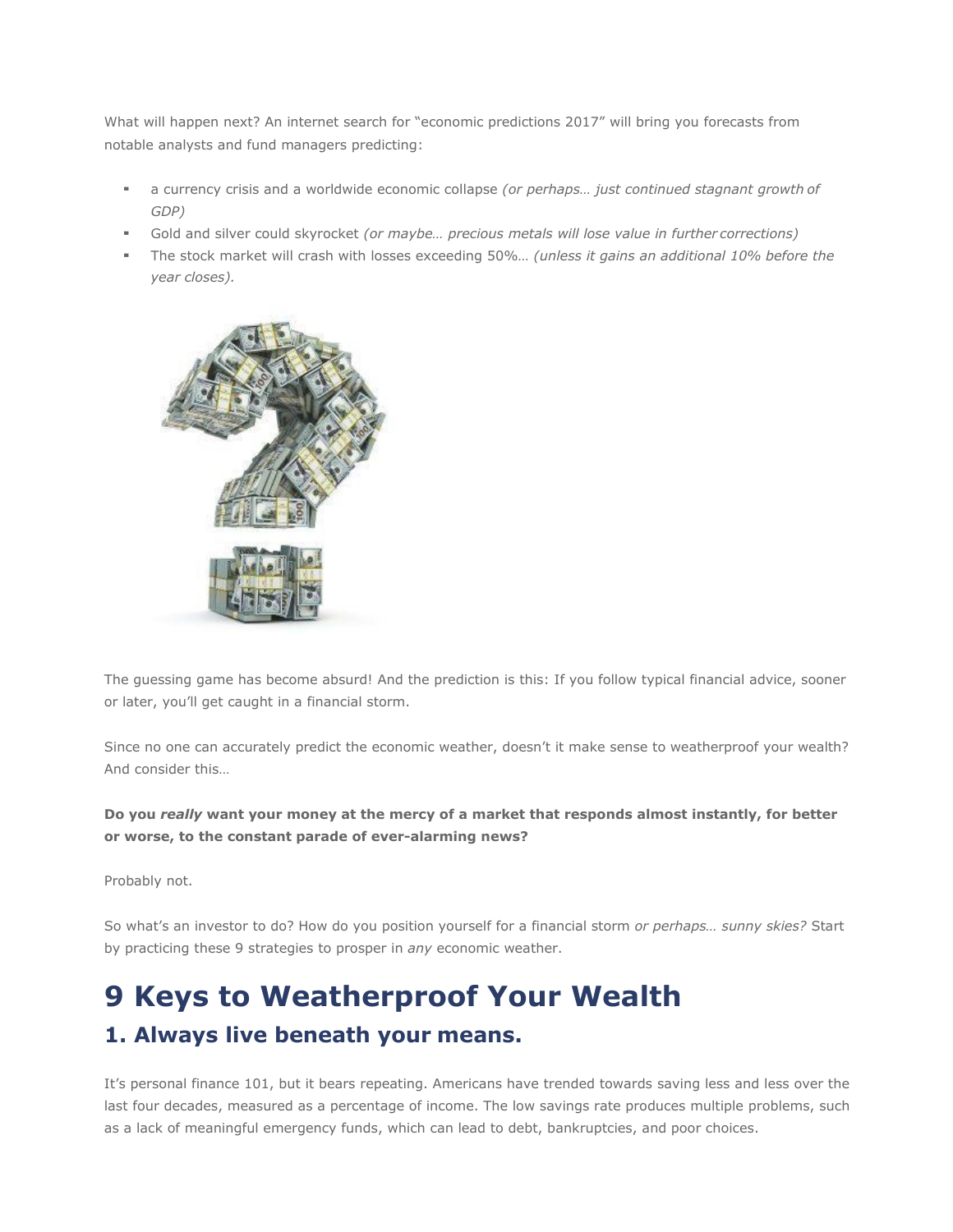For instance, if you are living paycheck to paycheck, you're more likely to make career choices based on pay rather than satisfaction or fulfillment. If you are practiced at living beneath your means, you'll have more options, whether that means holding out for a better position or taking extra time off to be a parent.

Living beneath your means will also make you a better investor. People who spend 98% (or more) of what they make tend to try to make up what they lack in volume by chasing unrealistically high rates of return, subjecting their dollars to unnecessary risk.

Save 15% - 20% of your Gross Income to keep up with Taxes, Inflation, Plan Obsolescence and Technological Change. This will insure that you are able to meet all of your financial obligations through-out life.

## **2. Build up savings** *before* **investing.**

If you don't yet have liquidity for emergencies *and* opportunities, your dollars should not be tied up in investments such as 401(k)s, IRAs, or other retirement plans. Build your liquidity first. That will give you the capacity to do take advantage of lucrative opportunities that weren't available to you before. (Many of the better investments begin at minimums of \$25k or higher.)<sup>1</sup>

Saving before investing also protects the investments you'll be making. In the aftermath of the financial crisis, Americans pulled *hundreds of billions* of dollars prematurely from 401(k)s and other retirement accounts (\$57b in 2011 alone, according to Bloomberg.com), paying penalties and taxes as well as taking huge market losses.

We recommend beginning with cash and a savings account for "everyday emergencies." For long-term savings and liquidity, consider dividend-paying high cash value life insurance policies for increased privacy, long-term returns, and tax-deferred growth within the policy.

Before you make a 401(k) contribution or purchase a home make sure you have accumulated 50% of your Gross Income in a savings or Money Market account. This will prevent future "Bad" debt.

# **3. Protect your most important financial asset.**



The average American earns *millions* of dollars over a lifetime, making their ability to earn their most important financial asset. If you are concerned how a partner, spouse or children would be affected if you were no longer around or able to work, look into term or whole life insurance, or a combination of both, and disability insurance as well to determine how to best protect your income. Your most important assets—family and business—are worth protecting.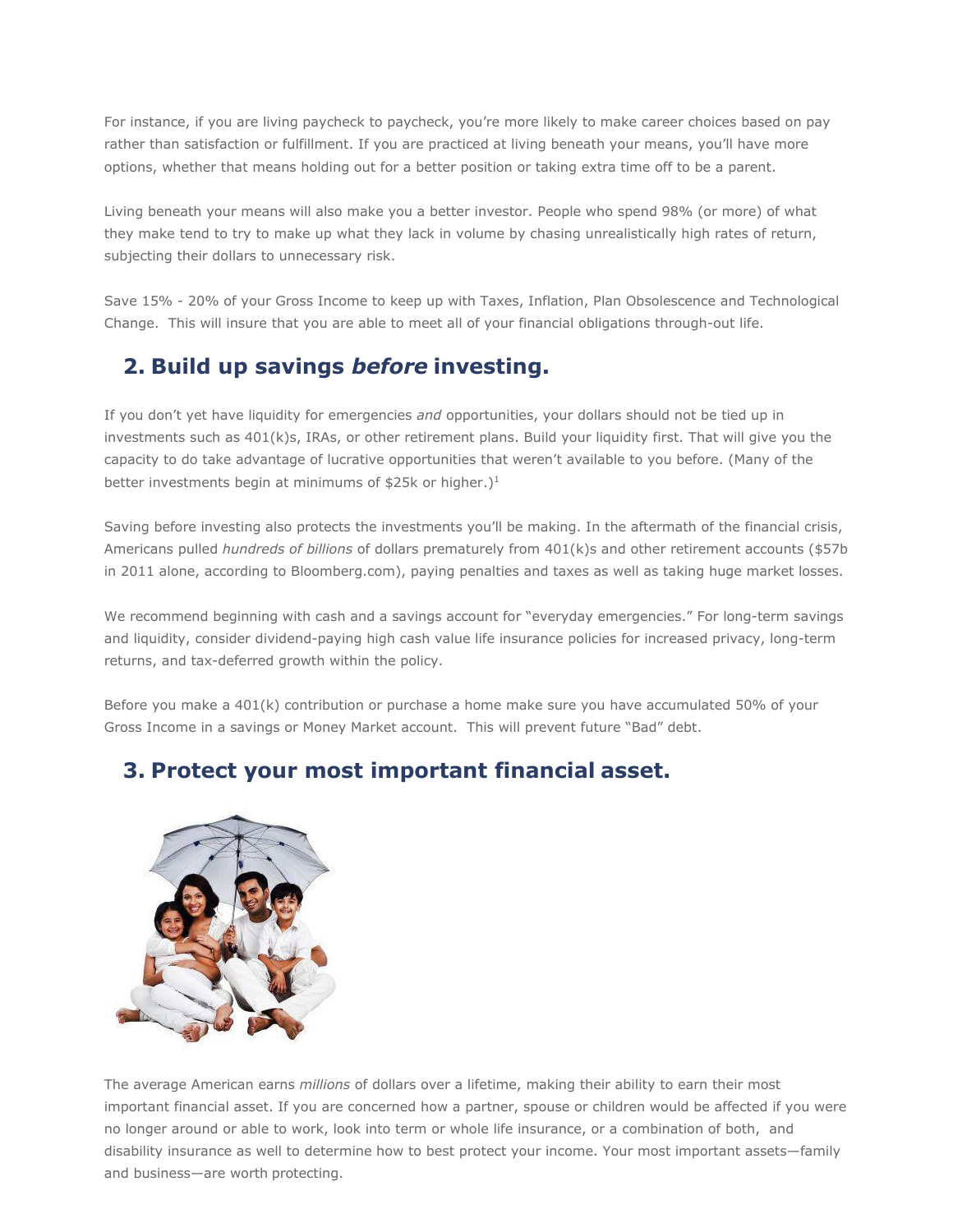### **4. Create multiple streams of income.**

One of the biggest causes of financial storms is loss of work. It is worth noting that the wealthy rarely have only one source of income, and they often have a high level of control over their income.

Consider starting a part-time business on the side. (The potential tax savings alone can make it worthwhile!).<sup>2</sup> You can start a network marketing or referral business with very little time or money, while developing business skills and writing off legitimate business expenses such as travel and entertainment.

Real estate investing provides an income stream for many people, and it can be as simple as renting out your home instead of selling it when you purchase a different home. Or perhaps you have a spare room you can rent through AirBnB.com.

Even if you are looking for work, a full-time student or stay-at-home parent, there are many ways to earn money on the side, from being a weekend Uber driver to freelancing, consulting, or tutoring. Learn to control your income and you'll weatherproof your wallet.

#### **5. Never put your dollars knowingly at risk.**



We think that the stock market is the *only* way to invest and that the more risk we take on, the better chance we'll have of higher returns. But nothing could be further from the truth!

Avoid investing in anything that is above your risk tolerance or where "roller coaster ride" volatility is the norm. Save money in safe places, like your bank account(s). A place where you will never lose what you put in.

### **6. Diversify outside of the stock market**

We all understand the concept of not putting all your eggs in one basket. Yet too often, investors (and their brokers) interpret this to mean they should simply diversify their *stocks.* Being truly diversified means investing in different asset classes, not simply different types of stocks or mutual funds. If you are invested even in broad indices such as the S&P 500, you may be in for a lot of pain when the stock market turns bearish.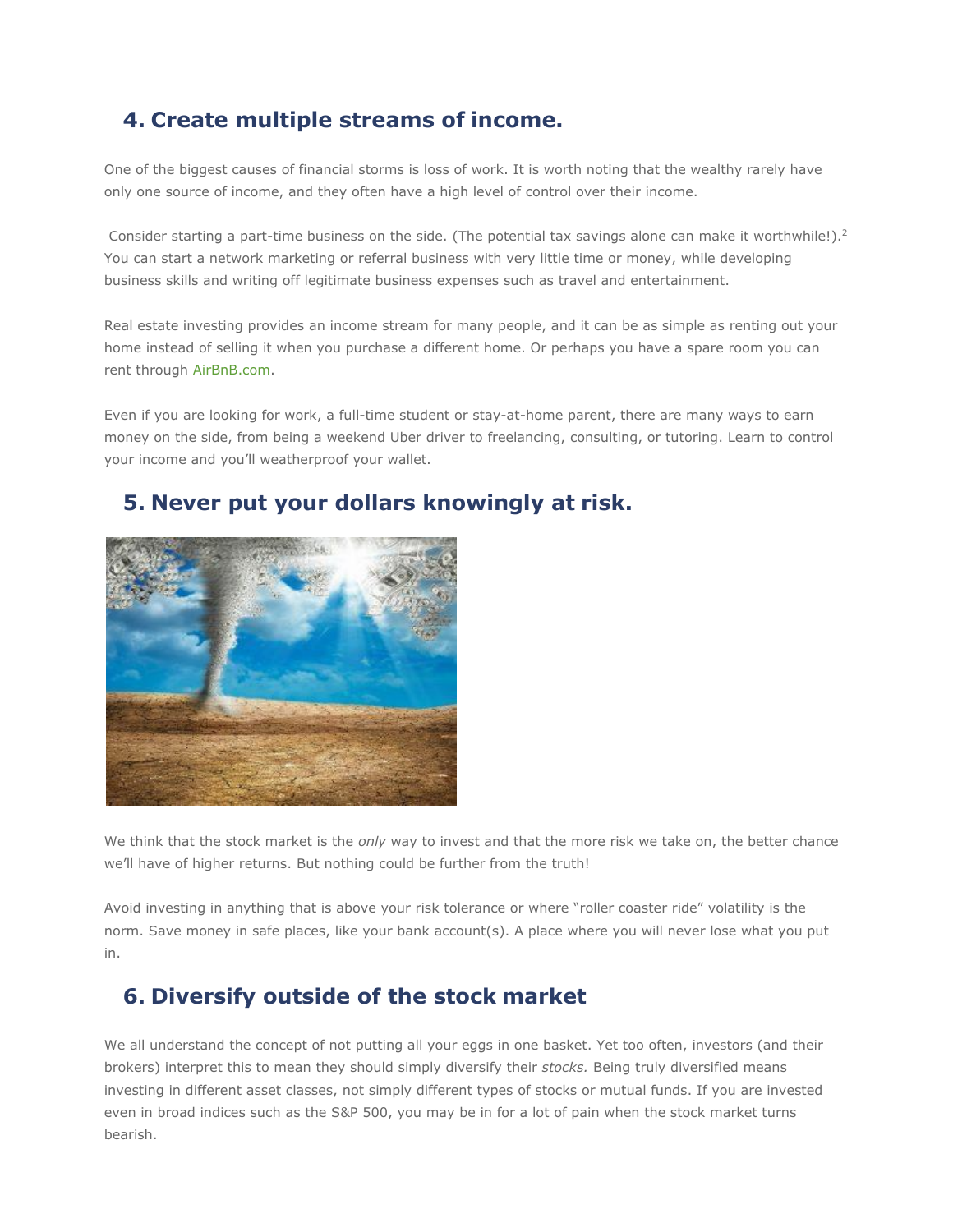"No BS Money Guy" Todd Strobel, co-host of [The Prosperity Podcast, p](https://itunes.apple.com/us/podcast/the-prosperity-podcast/id984573317?mt=2)oints out the reason why those invested heavily in the stock market feel a need to diversify… *They don't have confidence that their main strategy is one that will perform reliably for them.* Therefore, investors put their money in various financial vehicles in which they have more or less confidence, hoping that if one fails, another will succeed.



**Asset Allocation.** People focus on stocks and bonds when there are other alternatives for growth and income.

And don't neglect the asset classes that have helped people build substantial, sustainable wealth long before the financial planning industry even existed:

- Investment real estate—especially *cash-flowing* real estate, residential or commercial—can be excellent for increasing cash flow as well as decreasing taxes and building net worth..
- Whole life insurance provides death benefit protection and living benefits such as cash value and dividends<sup>2.</sup> Dividends further enhance the cash value and death benefit when reinvested. Although not classified as an investment, whole life offers compelling benefits for investors looking for a safe place to store cash.
- Whole life typically outperforms bank rates, often by 2-3%.

#### **7. Invest in non-correlated assets that do not rise and fall with the stock market.**



The unpredictable stock market violates the principle of

maintaining *control* of your investments. Instead, put your dollars into non-correlated alternative investments that won't roller coaster ride with stocks, but can produce similar (sometimes even superior) returns.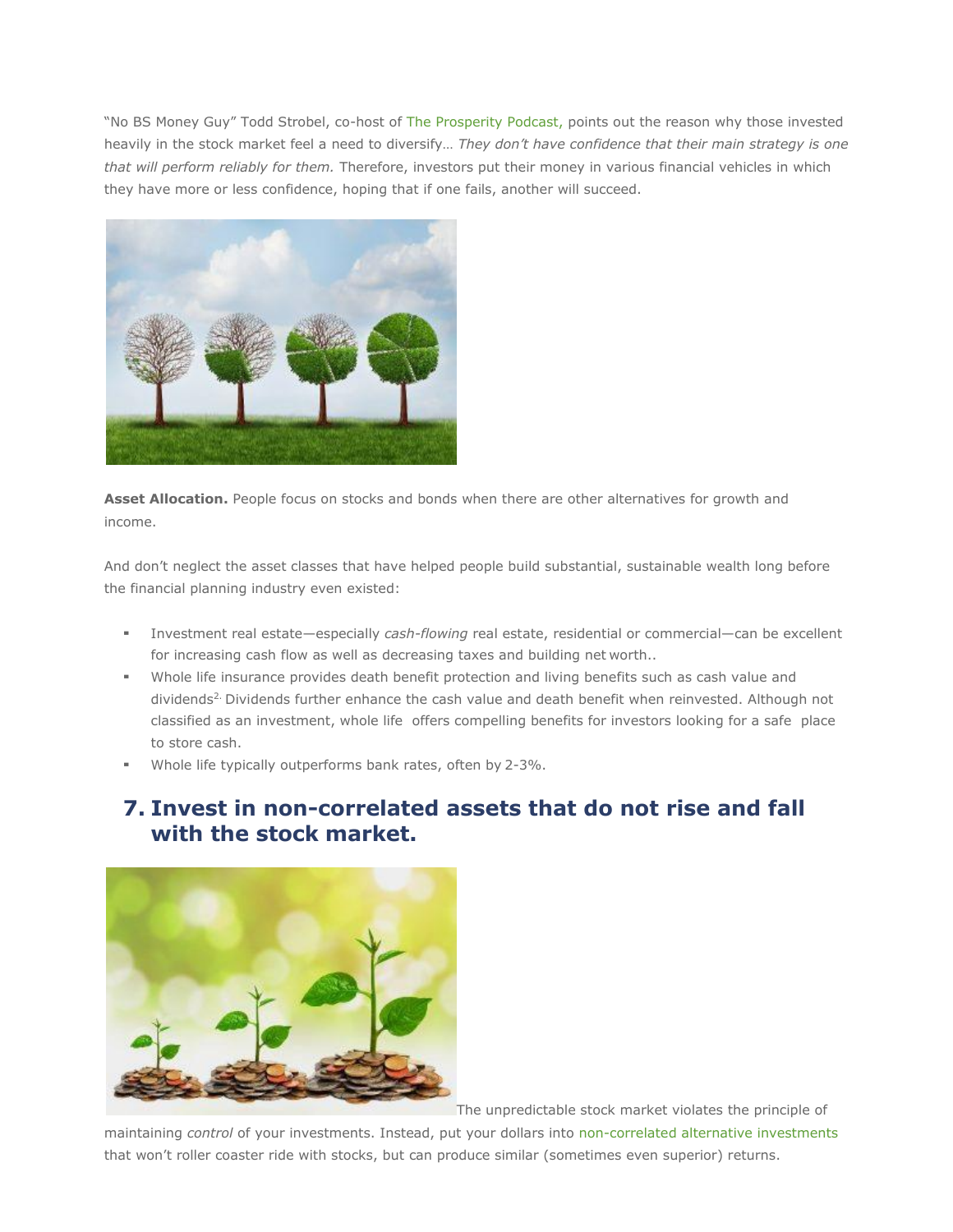#### **8. Be open minded about alternative investments.**

"Alternative Investments" is a term that means different things to different people. We define alternative investments as being outside of the stock market. Some people think of alternative investments as anything that is not comprised of typical stocks, such as REITs. Typical REITs and real estate funds won't help you weatherproof your wealth, as they have a history of peaks and valleys much like the broader stock market. A better option may be to invest directly into real estate.<sup>4</sup>

Just because the big banks and brokers don't sell something is not a reason to disqualify it. Get more information and ask questions, and make informed decisions rather than simply relying on conventional advice that presents very limited choices.

And last but not least…



#### **9. Guard your mindset as well as your money.**

It's not just our portfolios that can suffer from political conflicts and economic upheaval. Stay positive, be grateful, and focus on the things—and especially the people—that matter most to you.

Stress can take a powerful toll on our mental, physical, emotional and financial health. We have a higher capacity to succeed in our careers and businesses when we don't allow ourselves to become bogged down negativity and drama.